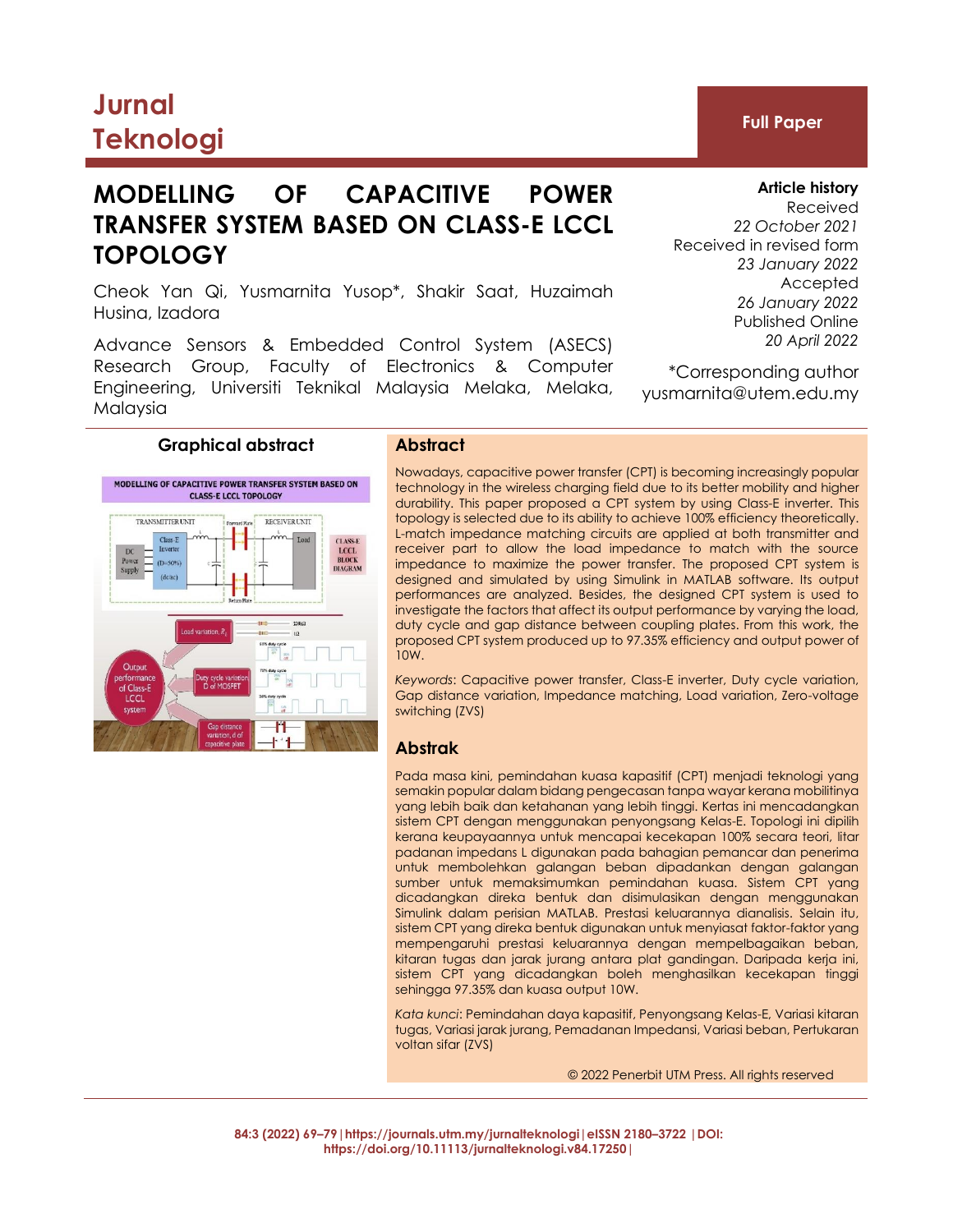# **1.0 INTRODUCTION**

In this new era of technology, the wireless power transfer (WPT)[1], [2] technology is being greatly explored since there is high demand from public. WPT enables power to transfer from the source to load without physical connectors or wires. Consequently, WPT system reduces the use wires and batteries.

The WPT consists of three parts, namely transmitter unit, energy medium transfer and receiver unit. The resonant power converter[3] in the transmitter unit is connected to a power source. It converts DC power to high frequency AC power which is then transferred across the energy medium transfer to the receiver unit. The rectifier at the receiver unit rectifies[4] the received AC power to DC power so it can be used by load. The energy medium transfer is the distance between the transmitter and the receiver. It can be air or dielectric material. Figure 1 shows the general block diagram of the WPT system.



**Figure 1** Block Diagram of WPT System

The WPT can be roughly divided into two regions which is near-field(non-radioactive region) [5], [6] and far-field(radioactive region)[7], [8]. Currently, nearfield technology of WPT is more reliable and safer in transferring power as it does not contain radioactive elements. Two categories which are more popular in the near-field technology of WPT are Capacitive Power Transfer (CPT) [9] and Inductive Power Transfer (IPT)[10]. In near field, the power transferred over a short distance by electric field using capacitive coupling between the metal electrodes in CPT or by magnetic field between the inductive coils in IPT. However, IPT is sensitive to metal barrier. When there is metal exists in between the power source and load in IPT system, a magnetic field will generate in the system which causes power loss. CPT technique is proposed to overcome this limitation of the IPT system due to its nature of using electric fields which is not sensitive to the presence of any metals. Besides, the IPT system utilizes high-cost Litz wire coils to transfer power, while the CPT system utilizes metal electrodes to transfer power which is cheaper. In addition, the topology of CPT is simpler than IPT system.

Figure 2 shows the block diagram of CPT system. The operation of CPT system is similar to the WPT system. However, CPT system utilizes metal plates such as copper and platinum as capacitive coupling plates and placed between the transmitter and receiver side. When current passes through the metal plates, electric field is induced. The electric field carries the energy from the first metal plate at the transmitter unit to another metal plate of the receiver unit.



**Figure 2** Block Diagram of CPT System

A dielectric material[11] is inserted between the metal plates in order to avoid them from close contact with each other. The dielectric material is an insulator or a poor conductor that can be polarized when applied with an electric field. Dielectric materials can be air, vacuum, liquid, gas, porcelain (ceramic), mica, plastics, glass, and oxides of materials. By adding a dielectric material, it increases the capacitance of both metal plates which resulting in increasing the storage of charges on metal plates.

CPT is widely used for charging application in various fields. For example, the CPT system is used for charging electronic implanted device [12], [13] in biomedical field, electric vehicles [14], [15], [16], [17] , aircraft [18] and drones [19]. CPT system can also be designed for rotary application [20] such as wireless charging for multi-rotor.

In this paper, the proposed CPT system utilizes the topology of Class-E amplifier. It is also known as Class-E inverter due to the existence of LC resonant circuit connected in series at the output of the amplifier. Class-E inverter is selected because it can achieve zero-voltage switching (ZVS) and yield 100% efficiency theoretically. Besides, the Class-E inverter is simpler and cheaper to construct compared to other classes of resonant inverter because it consists of only one active switch, S as shown in Figure 3.



**Figure 3** Class-E inverter

Class-E inverter consists of a choke inductor  $L_f$ , a metal-oxide semiconductor field-effect transistor (MOSFET), a shunt capacitor  $C_1$ , and a  $L_1 - C_2 - R_L$  series resonant circuit. The choke inductor reduces the ripple current and provide DC current flow to the circuit. In this case, the MOSFET acts as a switch while the shunt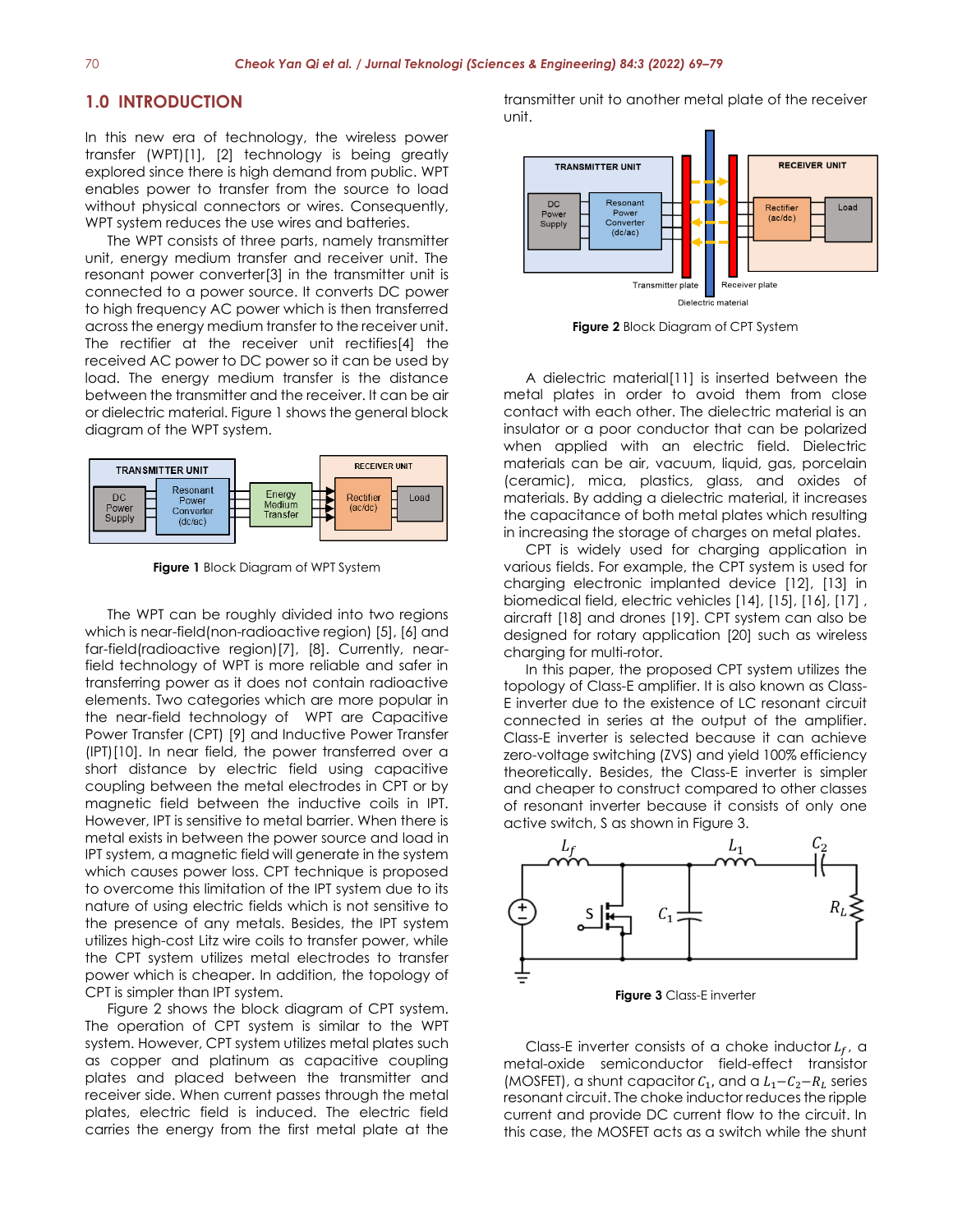capacitor removes unwanted harmonics in the circuit. The  $L_1 - C_2 - R_L$  series resonant circuit converts the digital input signal into sinusoidal output with zero DC offset.

The Class-E inverter belongs to a family of soft switching inverters. During soft switching, the switch voltage,  $V_{ds}$  falls to zero before the MOSFET turns on and off. When the MOSFET turns on, the switch current,  $I_d$  flows through the MOSFET. Since the switch current and voltage waveform does not overlap with each other during the switching time intervals as shown in the Figure 4, there is no switching loss, which means the ZVS condition is achieved. Thus, the Class-E inverter can yield 100% efficiency theoretically.



**Figure 4** Waveform of switch current and voltage at ZVS condition

The following statement states the scope of this paper:

I. The CPT system is limited to the applications of low wattage charging and small gap distance only. For the proposed CPT system, output power  $P_{out}$  of 10W is obtained and it is sufficient for the application in LED driving, charging mobile devices such as mobile phones and tablets and USB interface.

The following statements describe the problem statements of this paper:

- I. For low wattage applications, CPT systems exhibited limited output power and efficiency especially when the gap distance increases.
- II. The output performance of the CPT system such as efficiency is affected by duty cycle, load, and gap distance between coupling plates. CPT techniques are generally applicable in very small to small gap regions  $\left($  <2mm $\right)$ .

The following statements describe the main contributions of this paper:

- I. The proposed CPT system was designed and simulated using MATLAB. It consists of resonant Class-E inverter with LCCL impedance matching network that allows maximum power transfer from source to load. The Class-E inverter is powered by DC power supply at 24V, operates at 1MHz frequency to generate the required output power of 5V with the load resistance,  $R_L$ equal to 50Ω.
- II. Three factors, namely load variation, duty cycle variation and gap distance variation between

coupling plates that can affect the output performance of the proposed CPT system were examined to determine the specification that will allow maximum power transfer from source to loads.

This paper is divided into four sections. Section 2 presents the design and simulation of the Class E inverter with LCCL impedance matching circuit using MATLAB. Section 3 describes the output performance of the proposed CPT system at selected resonant frequencies. The effects of varying load, duty cycle, and gap distance between coupling plates are also shown in this section. The last section, which is section 4, summaries the findings in this paper.

# **2.0 METHODOLOGY**

The proposed CPT system is designed by using Simulink in MATLAB software. Figure 5 shows the block diagram of the proposed CPT system while Figure 6 shows the flow chart of designing the CPT system.







**Figure 6** Flow Chart of Proposed CPT System

By referring to Figure 5, the system consists of a transmitter unit, capacitive coupling plates, and a receiver unit. Class-E inverter is applied on the transmitter unit to convert the DC power to high frequency AC power. The coupling plates consist of a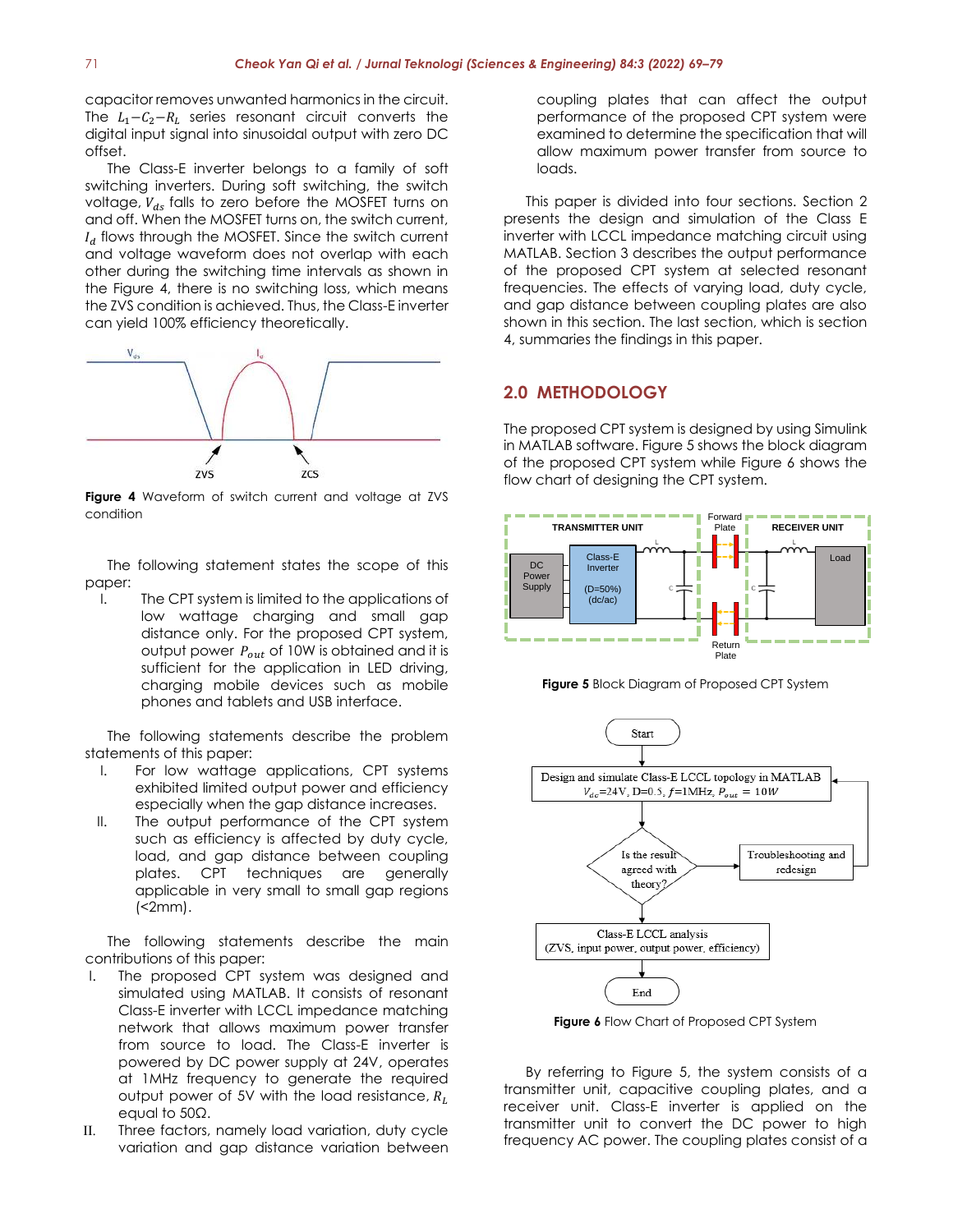pair of forward plates and a pair of return plates, they transfer the AC power to the receiver unit. In this design, the load is assumed as AC load, therefore the rectifier is not designed into the receiver unit. The Lmatch impedance matching circuit is applied at both sides to obtain maximum power transfer. It consists of an inductor and a capacitor, so it also known as LC matching network. This design fulfills the Class- E ZVS condition. Figure 6 shows the flow chart of designing the proposed CPT system.

# **2.1 Transmitter Unit**

In the transmitter unit, the class-E inverter which shown in the Figure 3 is designed by using Simulink in MATLAB. The Class-E inverter is selected to be used in transmitter unit because of its ability to achieve zero-voltage switching (ZVS) which yield 100% efficiency theoretically.

First and foremost, the load resistance,  $R_L$  is calculated by Equation (1).

$$
R_L = \frac{8\,V_{dc}^2}{(\pi^2 + 4)P_o} \tag{1}
$$

However, in practice the load resistance  $R_L$  will not be the same as the calculated value. Therefore, it is crucial to have impedance matching circuit in the CPT system to carry out the impedance transformation to produce a proper load resistance or impedance. The proper load impedance allows the system to match with the source impedance to ensure maximum power transfer in the CPT system, as prescribed by the maximum power transfer theorem assuming there is no internal resistance. The L-match impedance matching circuits shown in Figure 7 are selected to convert the load impedance into required impedance to obtain the desired output power.



**Figure 7** The Class E-LCCL Circuit

## **2.2 Capacitive Coupling Plates**

Capacitor,  $C_3$  is modified and separated into a pair of forward plates and a pair of return plates. Each pair of coupling plates can be represented by a capacitor during simulation. This is because when two metal plates are placed together with a separation either by air or dielectric, it works like a basic capacitor. Consequently, capacitor,  $C_3$  is separated into two capacitors which are capacitor  $C_{31}$  and capacitor  $C_{32}$ 

as shown in Figure 7 during simulation. Both capacitors are connected in series and their values are calculated using Equation (2):

$$
C_3 = \frac{C_{31} \times C_{32}}{C_{31} + C_{32}} \tag{2}
$$

The values of capacitor  $C_{31}$  and capacitor  $C_{32}$  are equal.

$$
C_{31} = C_{32} \tag{3}
$$

#### **2.3 Receiver Unit**

The receiver unit consists of LC matching circuit and an AC load. Due load is AC, thus there is no rectifier used in this proposed CPT system. The receiver receives and regulates the power to suit the load. The L-match impedance matching circuit matches the load impedance to source impedance to allow maximum power transfer. The receiver unit is shown in Figure 7.

# **2.4 Assumption and Equations Used in Class-E LCCL Circuit**

The design of Class-E LCCL circuit is based on the following assumptions:

- I. The MOSFET is ideal which means the onresistance is zero, off-resistance is infinity, and switching times are zero.
- II. The choke inductance is very high that the AC component is much lower than the DC component of the input current.
- III. The loaded quality factor, Q of the  $L_1 C_2-R_L$  series-resonant circuit is high that the current through the resonant circuit is sinusoidal.
- IV. All the circuit elements are ideal.
- V. Duty cycle is set at 50%.

The proposed CPT system is designed to provide output power  $P_0 = 10W$  with the operating frequency  $f = 1MHz$ , DC voltage supply  $V_{DC} = 24V$ , quality factor  $Q = 10$ , duty cycle  $D = 50\%$  and load resistance  $R_L = 50\Omega$ . The circuit parameters were calculated based on the equations below:

The series resistance 
$$
R_S
$$
;  
\n
$$
R_S = \frac{8V_{dc}^2}{(\pi^2 + 4)P_0} = \frac{8(24)^2}{(\pi^2 + 4)10} = 33.22\Omega
$$
\n(4)

The choke inductance  $L_f$ ;

$$
L_{F(\min)} = 2\left(\frac{\pi^2}{4} + 1\right)\frac{R_s}{f} = 2\left(\frac{\pi^2}{4} + 1\right)\frac{33.2237}{1 \times 10^6} = 230.4\mu\text{H} \quad (5)
$$
  
And Let  $L_f = 500\mu\text{H}$  (6)

The shunt capacitance  $C_1$ ;  $C_1 = \frac{8}{w R \pi G}$  $\frac{8}{wR_s\pi(\pi^2+4)} = \frac{8}{(2\pi\times10^6)(33.2)}$  $\frac{6}{(2\pi \times 10^6)(33.2237)\pi(\pi^2+4)} = 879.52 \text{pF}$  (7) The transmitter matching inductance  $L_1$ ;

$$
L_1 = \frac{Q_L R_s}{w} = \frac{(10)(33.2237)}{(2\pi \times 10^6)} = 52.88 \mu\text{H}
$$
 (8)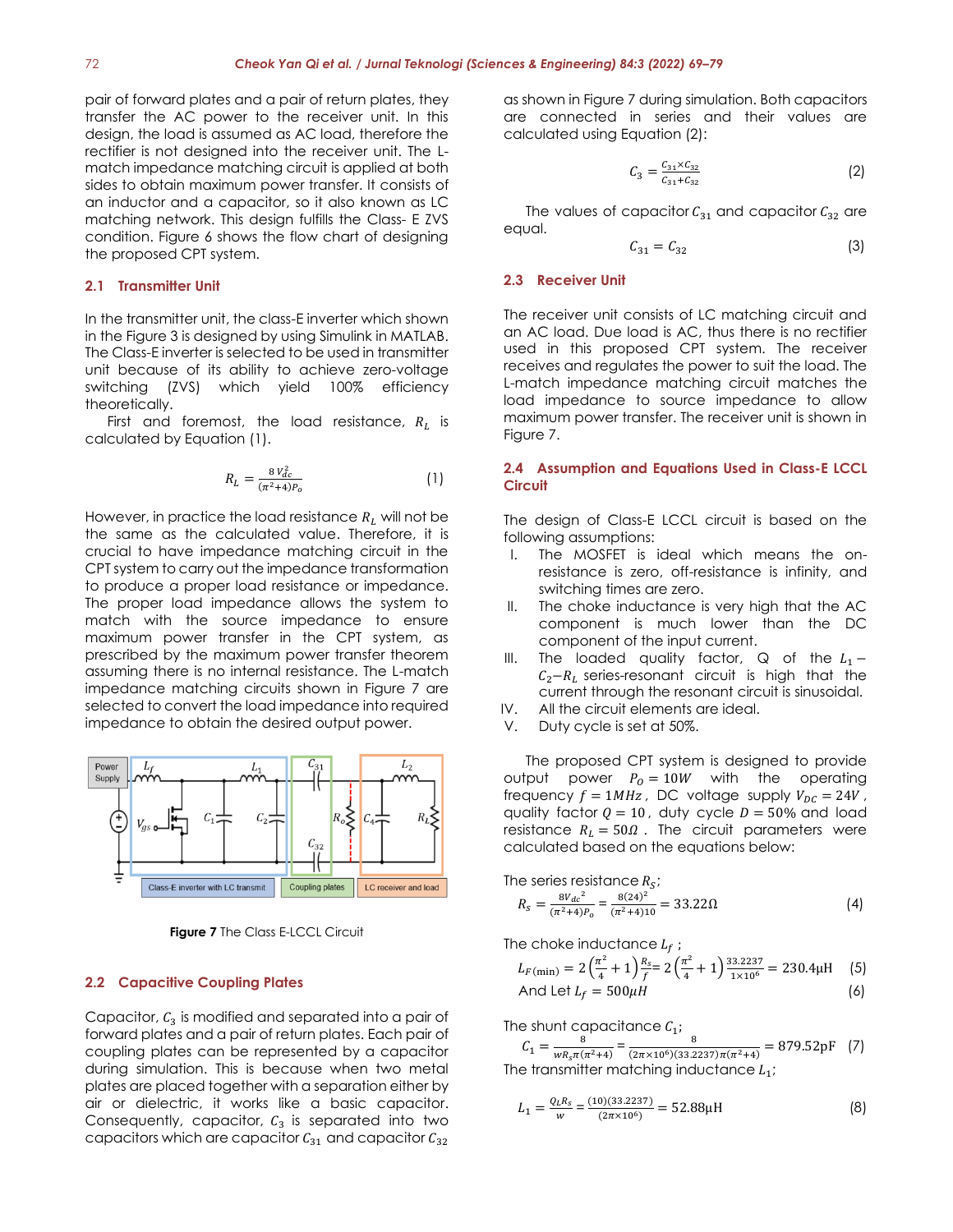The transmitter matching capacitance  $C_2$ ;

$$
C_2 = \frac{Q_L - \frac{\pi(\pi^2 - 4)}{16} - \sqrt{\frac{k_S \left[ \left( Q_L - \frac{\pi(\pi^2 - 4)}{16} \right)^2 + 1 \right]}{R_O}}}{wR_S \left[ \left( Q_L - \frac{\pi(\pi^2 - 4)}{16} \right)^2 + 1 \right]} = 474.14 \ pF \tag{9}
$$

The coupling capacitance  $C_3$ ;

$$
C_3 = \frac{2}{wR_s \left[ \left( Q_L - \frac{\pi(\pi^2 - 4)}{16} \right)^2 + 1 \right]} = 120.85pF
$$
 (10)

The receiver matching capacitance 
$$
C_4
$$
 ;  
\n
$$
C_4 = \frac{L_2}{R_0 R_L} = \frac{40.04 \,\mu}{(1316)(50)} = 608.55 pF
$$
\n(11)

The receiver matching inductance  $L_2$ ;

$$
L_2 = \frac{\sqrt{R_0 R_L - R_L^2}}{2\pi f} = \frac{\sqrt{(1316)(50) - 50^2}}{2\pi 10^6} = 40.04 \mu H
$$
 (12)

# **3.0 RESULTS AND DISCUSSION**

This section describes the output performance of the proposed CPT system. The results of the output performance of the system by varying the load, duty cycle, and gap distance between coupling plates are also presented.

# **3.1 Simulation Results of the Class E LCCL Circuit**

The output performances of the proposed CPT system based on calculation and simulation are shown in this section. The design specification calculated and tabulated in Table 1 and 2. The simulation for designed CPT system was carried out using MATLAB shown in Figure 8 and the results are shown in the Table 3. The validity of the proposed CPT system has been verified through calculation as shown in the Table 3.

**Table 1** Design Specification

|                         | <b>Design specification</b> |              |
|-------------------------|-----------------------------|--------------|
| <b>Parameters</b>       | Unit                        | Design value |
|                         | MHz                         |              |
| $V_{dc}$                | ν                           | 24           |
| $P_{o}$                 | W                           | 10           |
| $R_L$                   | Ω                           | 50           |
| $L_{\rm F}$             | μH                          | 500          |
|                         |                             | 0.5          |
| $\mathsf{Q}_\mathsf{L}$ |                             | 10           |

### **Table 2** Circuit Parameter

|                                                  | <b>Circuit parameters</b> |              |
|--------------------------------------------------|---------------------------|--------------|
| <b>Parameters</b>                                | Unit                      | Design value |
| $R_S \atop C_1$                                  | Ω                         | 33.22        |
|                                                  | рF                        | 879.52       |
| $L_1$                                            | μH                        | 52.88        |
|                                                  | рF                        | 474.14       |
| $\begin{array}{c} C_2 \\ C_3 \\ C_4 \end{array}$ | рF                        | 120.85       |
|                                                  | pF                        | 608.55       |
| L <sub>2</sub>                                   | μH                        | 40.04        |
| $R_{o}$<br>$=X_{c3}$                             | Ω                         | 1316.00      |

**Table 3** Output performance for the proposed CPT system

| <b>Output Performance</b> |      |             |            |       |  |
|---------------------------|------|-------------|------------|-------|--|
| <b>Parameters</b>         | Unit | Calculation | Simulation | % of  |  |
|                           |      | value       | value      | error |  |
|                           |      | (theory)    | (MATLAB)   |       |  |
| $V_{RL (peak)}$           | ν    | 31.62       | 31.735     | 0.36  |  |
| $I_{RL (peak)}$           | A    | 0.63        | 0.6345     | 0.71  |  |
| $V_{L2 (peak)}$           | ٧    | 159.12      | 159.70     | 0.36  |  |
| $V_{C4 (peak)}$           | ν    | 162.23      | 162.80     | 0.35  |  |
| $V_{C3 (peak)}$           | ٧    | 162.35      | 163.40     | 0.65  |  |
| $I_{C3 (peak)}$           | A    | 0.12        | 0.1232     | 2.67  |  |
| $V_{C2 (peak)}$           | ν    | 229.52      | 230.40     | 0.38  |  |
| $V_{ds (peak)}$           | ν    | 85.39       | 89.31      | 4.60  |  |
| $V_{dc}$                  | ٧    | 24          | 24         | 0     |  |
| $I_{dc}$                  | A    | 0.42        | 0.4309     | 2.60  |  |
| $P_{in}$                  | W    | 10          | 10.3416    | 3.42  |  |
| $P_{out}$                 | W    | 10          | 10.0679    | 0.68  |  |
| η                         | %    | 100         | 97.35      |       |  |



**Figure 8** Simulated CPT system in MATLAB

## *3.1.1 Zero-voltage Switching*

Zero-voltage Switching (ZVS) basically means when the output voltage is 0V, it turns on or off the power to the load which helps to prolong the life of the controller and of the load being controlled. The theoretical value for the maximum voltage when the MOSFET is turned off is 85.39V. For the simulation results,  $V_{ds}(OFF)$  is 89.31V, which is approximately three times larger than the 24 V DC voltage supply,  $V_{dc}$  and 4.60% higher than the calculated result. Figure 9 shows the waveforms of the switch voltage  $V_{ds}$  and  $I_{ds}$ . It clearly shows that there is no overlap between these two waveforms, hence, the ZVS condition is satisfied.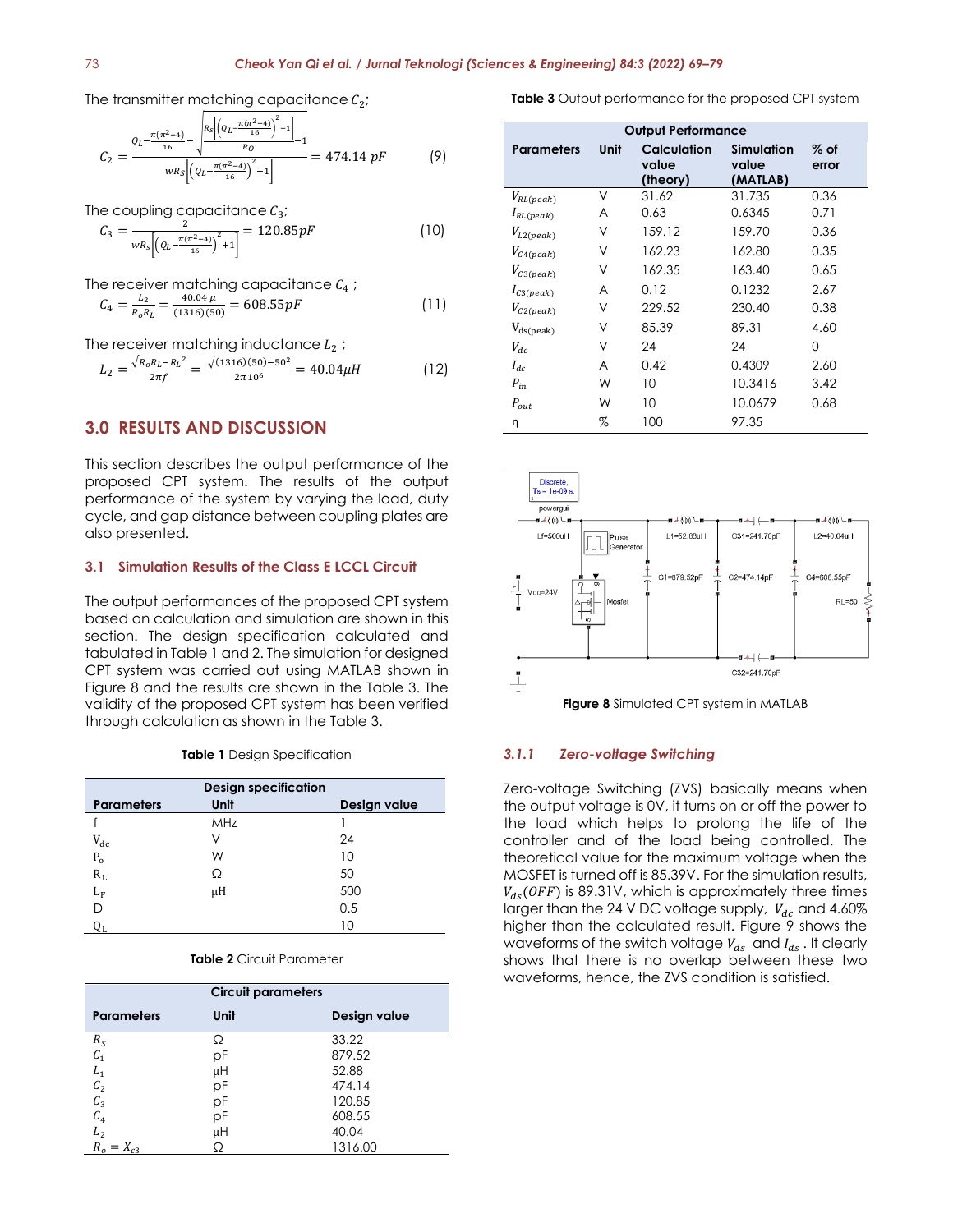

**Figure 9** Zero-voltage Switching of CPT system

## *3.1.2 AC-DC Efficiency of the System*

AC-DC efficiency is the ratio of output power in AC,  $P_{out}$  to input power in DC,  $P_{in}$  as shown in the equation (17) and (18). The efficiency of the system, the output power and input power of the system are calculated based on the equation (13) and (18).

The input power  $P_{in}$  is

$$
P_{in}(\text{calc.}) = V_{dc} \times I_{dc} = 24 \times 0.417 = 10W
$$
\n(13)  
\n
$$
P_{in}(\text{sim.}) = V_{dc} \times I_{dc} = 24 \times 0.4309 = 10.3416W
$$
\n(14)

The output power  $P_{out}$  is

$$
P_{\text{out}}(\text{calc.}) = \frac{\left(\frac{V_{\text{RL(peak)}}}{\sqrt{2}}\right)^2}{R_{\text{L}}} = \frac{\left(\frac{31.6228}{\sqrt{2}}\right)^2}{50} = 10W\tag{15}
$$

$$
P_{\text{out}}(\text{sim.}) = \frac{\left(\frac{V_{\text{RL(peak)}}}{\sqrt{2}}\right)^2}{R_{\text{L}}} = \frac{\left(\frac{31.735}{\sqrt{2}}\right)^2}{50} = 10.0679W
$$
 (16)

The efficiency of the system n is

$$
\eta(\text{calc.}) = \frac{P_0(\text{ac})}{P_{\text{in}}(\text{dc})} \times 100\% = \frac{10}{10} \times 100 = 100\% \tag{17}
$$

$$
\eta(\text{sim.}) = \frac{P_0(\text{ac})}{P_{\text{in}}(\text{dc})} \times 100\% = \frac{10.0679}{10.3416} \times 100 = 97.35\% \quad (18)
$$

The proposed CPT is simulated in MATLAB. Figure 10 shows the waveform for input voltage  $V_{dc}$  and input current  $I_{dc}$  while Figure 11 shows the output voltage  $V_{RL}$  and output current  $I_{RL}$  for the simulation. All the values contribute to the input power and output power.



**Figure 10** Simulated Input Voltage and Input Current



**Figure 11** Simulated output voltage and output current

### **3.2 Analysis of Class-E LCCL Circuit with Load Variation**

In the WPT system, the load resistance has a great effect on output voltage and output current. Different range of load resistance is applied based on applications of WPT systems. Therefore, the effects of load variation on the performance of Class-E LCCL power transfer system especially for its output voltage and output current were investigated as shown in the Table 4.

The calculated optimum load,  $R_L(opt)$ , is 50 $\Omega$ . To investigate the effects of the load variations, the values of the load resistor in the simulation is set from  $5\Omega$  to 200  $\Omega$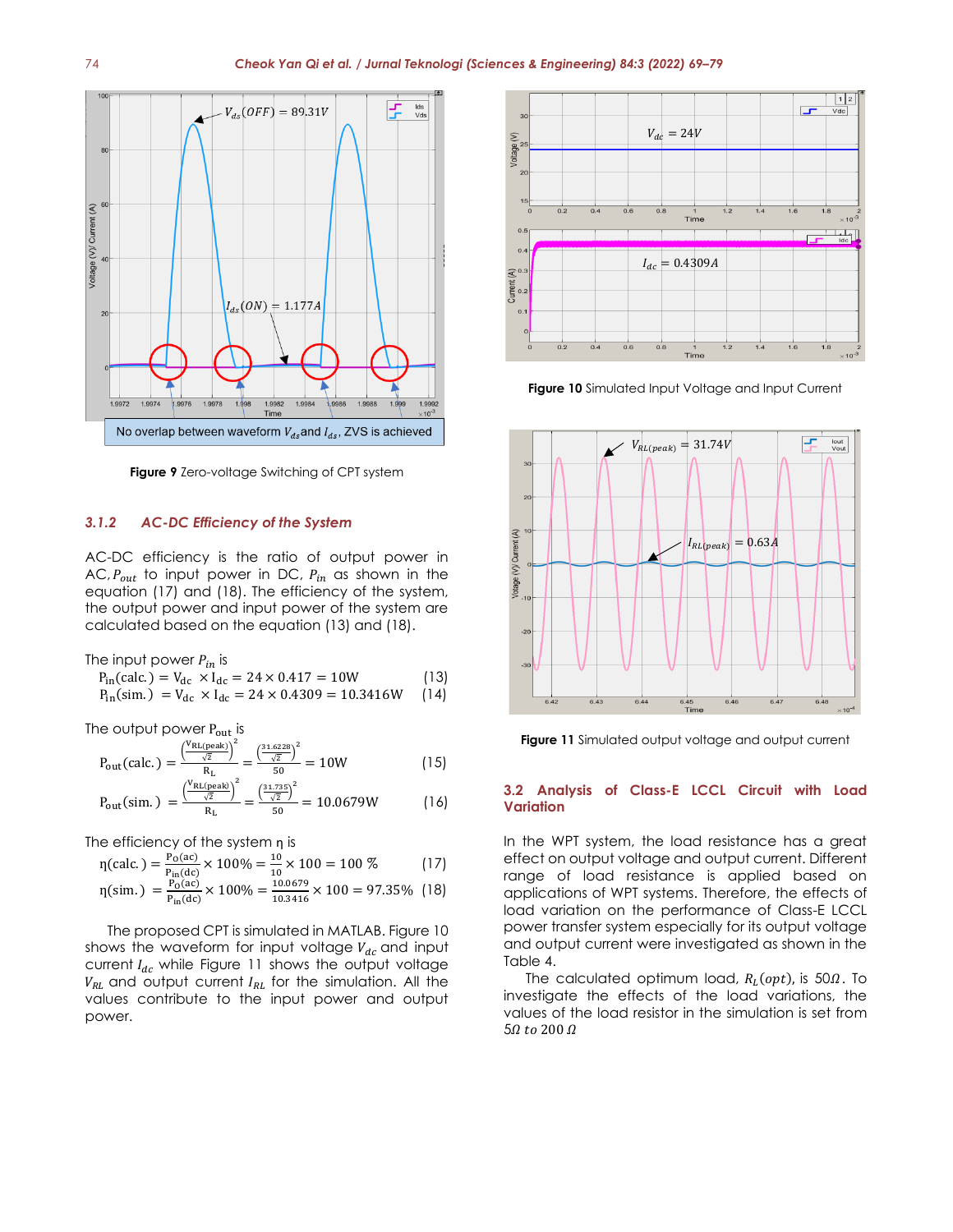**Table 4** Output performance of the system; (a) at  $R_L < R_{opt}$ ; (b)  $R_L = R_{opt}$ ; (c) at  $R_L > R_{opt}$ 

| $(\alpha)$       |   |         |         |                 |         |         |
|------------------|---|---------|---------|-----------------|---------|---------|
| <b>Results</b>   |   |         |         | $R_L < R_{opt}$ |         |         |
|                  |   | Sim.    | Sim.    | Sim.            | Sim.    | Sim.    |
| $R_L$            | Ω | 5       | 10      | 20              | 30      | 40      |
| $V_{RL (peak)}$  | ٧ | 9.225   | 15.04   | 22.18           | 26.555  | 29.59   |
| $I_{RL(peak)}$   | A | 1.845   | 1.504   | 1.109           | 0.885   | 0.7395  |
| $V_{L2 (peak)}$  | ٧ | 463.65  | 378     | 278.85          | 222.6   | 186.1   |
| $V_{C4 (peak)}$  | ٧ | 463.7   | 378.25  | 279.7           | 224.15  | 188.4   |
| $V_{C3 (peak)}$  | ٧ | 103     | 105.5   | 124.4           | 141.1   | 153.9   |
| $I_{C3 (peak)}$  | A | 0.0799  | 0.0854  | 0.0973          | 0.1066  | 0.1159  |
| $V_{C2 (peak)}$  | ٧ | 373.10  | 314.05  | 259.4           | 239.4   | 232.55  |
| $V_{ds (peak)}$  | ٧ | 171.4   | 124.8   | 69.24           | 76.25   | 83.85   |
| $V_{dc}$         | ν | 24      | 24      | 24              | 24      | 24      |
| $I_{dc}$         | A | 0.9304  | 0.7831  | 0.6183          | 0.5292  | 0.4726  |
| $P_{in}$         | W | 22.3296 | 18.7944 | 14.8392         | 12.7008 | 11.3424 |
| $P_{\text{out}}$ | W | 8.5101  | 11.3101 | 12.2988         | 11.7506 | 10.9409 |
| η                | % | 38.11   | 60.18   | 82.88           | 92.52   | 96.46   |

| (b)                |                   |         |  |  |
|--------------------|-------------------|---------|--|--|
| <b>Results</b>     | $R_{L} = R_{opt}$ |         |  |  |
|                    |                   | Sim.    |  |  |
| $\boldsymbol{R}_L$ | Ω                 | 50      |  |  |
| $V_{RL (peak)}$    | ٧                 | 31.735  |  |  |
| $I_{RL (peak)}$    | A                 | 0.6345  |  |  |
| $V_{L2 (peak)}$    | ٧                 | 159.70  |  |  |
| $V_{C4 (peak)}$    | ٧                 | 162.80  |  |  |
| $V_{C3 (peak)}$    | ٧                 | 163.40  |  |  |
| $I_{C3 (peak)}$    | A                 | 0.1232  |  |  |
| $V_{C2 (peak)}$    | ٧                 | 230.40  |  |  |
| $V_{ds (peak)}$    | ٧                 | 89.31   |  |  |
| $V_{dc}$           | ٧                 | 24      |  |  |
| $I_{dc}$           | A                 | 0.4309  |  |  |
| $P_{\rm in}$       | W                 | 10.3416 |  |  |
| $P_{\rm out}$      | W                 | 10.0679 |  |  |
| η                  | %                 | 97.35   |  |  |

|                     |   |        | (c)    |                   |        |        |
|---------------------|---|--------|--------|-------------------|--------|--------|
| <b>Results</b>      |   |        |        | $R_{L} > R_{opt}$ |        |        |
|                     |   | Sim.   | Sim.   | Sim.              | Sim.   | Sim.   |
| $R_L$               | Ω | 80     | 110    | 140               | 170    | 200    |
| $V_{RL (peak)}$     | ٧ | 33.275 | 33.725 | 33.93             | 34.045 | 34.12  |
| $I_{RL(peak)}$      | A | 0.416  | 0.3066 | 0.2424            | 0.2003 | 0.1706 |
| $V_{L2 (peak)}$     | ν | 104.7  | 77.15  | 61                | 50.35  | 42.89  |
| $V_{C4 (peak)}$     | ٧ | 109.7  | 84.05  | 69.6              | 60.65  | 54.70  |
| $V_{C3 (peak)}$     | ٧ | 169.5  | 171.2  | 172               | 172.4  | 172.60 |
| $I_{C3 (peak)}$     | A | 0.1274 | 0.1285 | 0.129             | 0.1293 | 0.1295 |
| $V_{C2 (peak)}$     | ٧ | 218.1  | 213.35 | 211.25            | 210.1  | 209.45 |
| $V_{ds (peak)}$     | ٧ | 94.21  | 95.68  | 96.33             | 96.68  | 96.89  |
| $V_{dc}$            | ٧ | 24     | 24     | 24                | 24     | 24     |
| $I_{dc}$            | A | 0.2959 | 0.2213 | 0.1763            | 0.1465 | 0.1254 |
| $\mathfrak{P}_{in}$ | W | 7.1016 | 5.3112 | 4.2312            | 3.516  | 3.0096 |
| $P_{out}$           | W | 6.9212 | 5.7237 | 5.2540            | 3.4096 | 2.9104 |
| η                   | % | 97.46  | 97.34  | 97.19             | 96.97  | 96.70  |



**Figure 12** Graph of efficiency vs load resistance



**Figure 13** Graph of power vs load resistance

Figure 12 shows the graph of efficiency at each value of load while Figure 13 shows the graph of power for the loads. The efficiency is the ratio of the total output power to the input power. When  $R_L$  <  $R_{\text{out}}$ , the output power of the system is lower than the input power. This implies that the efficiency of the system for  $R_L < R_{opt}$  is lower than the efficiencies of the system at  $R_L = R_{opt}$ . However, the difference between the input power and the output power decreases when  $R_L$  approaches  $R_{opt}$  which causes the efficiency to increase from 38.11% to 96.46%. The input power decreases due to the decreases in  $I_{dc}$ . When  $R_L < R_{opt}$ , there is a gap for input power  $P_{in}$  and output power  $P_{out}$ . This is because when the load resistance  $R_L$  is smaller than optimum load which is 50Ω for the proposed CPT system, the zero-voltage switching (ZVS) condition is not achieved, the waveforms of the switch voltage,  $V_{ds}$  are defective. Thus, the circuit is suffered from extra switching loss. As a result, the output power  $P_{out}$  is much lower than the input power  $P_{in}$ .

When  $R_L = R_{opt}$ , the system yields the maximum drain efficiency, which is 97.35% due to no switching loss when the MOSFET turns on and off. The input power and output power at  $R_L = R_{opt}$  are high and yield approximately 100% efficiency.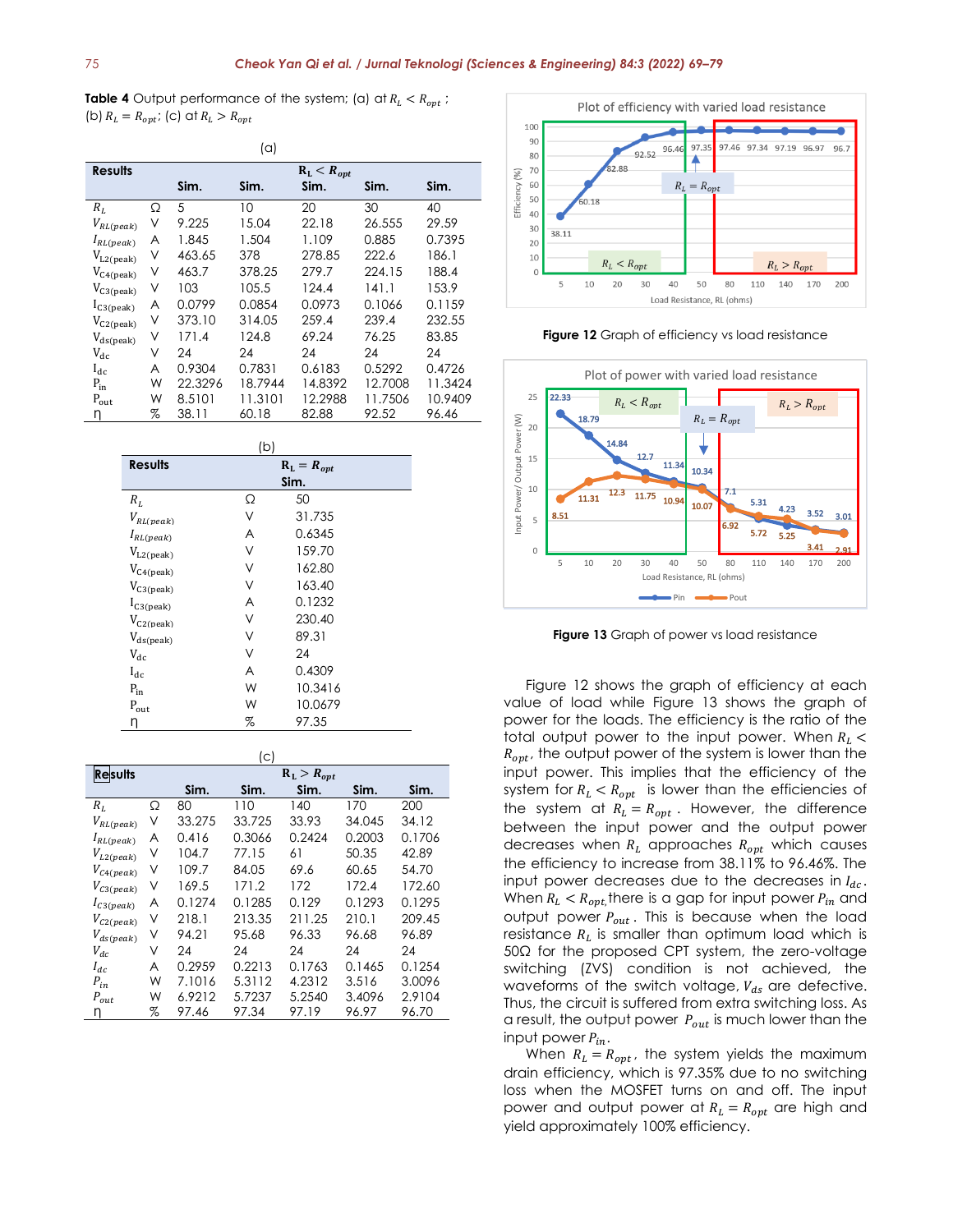When  $R_L > R_{opt}$ , there is no major difference between the output power and the input power of the system while the efficiency of system for  $R_L > R_{opt}$  is almost constant. In the 2nd block of the Class-E LCCL circuit, the L-match impedance matching circuit was applied and the load,  $R_L(50\Omega)$  was matched to  $X_{C3}$  (1316 $\Omega$ ). The LC impedance matching circuit compensate the power being transferred. Thus, within this limit of load resistance $R_L$ , which is 50 $\Omega < R_L < 1316 \Omega$ , the efficiency of the system remains high and achieve almost 100% efficiency.

# **3.3 Analysis of Class-E LCCL Circuit with Duty Cycle Variation at 1 MHZ**

Duty cycle of the pulse generator is the percentage or ratio of turning on and off a signal. It controls the amount of average DC voltage applied to the MOSFET in the Class-E LCCL power transfer system. Which in turn, affects the performance of Class-E LCCL power transfer system. Therefore, an adjustable duty cycle is useful when the output power needs to be changed without prioritizing the efficiency of the system. In this section, the effect of changing the duty cycle on the output power performance is examined and recorded in Table 5. With similar design specifications outlined in the previous section, the duty cycle, D was controlled within 10% to 90% range.

**Table 5** Output performance with variation of duty cycle; (a) Duty cycle 10% to 50%; (b) Duty cycle 60% to 90%

|                 |   |                   | (a)    |        |        |         |  |  |
|-----------------|---|-------------------|--------|--------|--------|---------|--|--|
| <b>Results</b>  |   | Duty cycle, D (%) |        |        |        |         |  |  |
|                 |   | 10                | 20     | 30     | 40     | 50      |  |  |
| $V_{RL (peak)}$ | V | 6.225             | 11.805 | 20.98  | 29.30  | 31.735  |  |  |
| $I_{RL(peak)}$  | A | 0.1245            | 0.2362 | 0.4196 | 0.586  | 0.6345  |  |  |
| $V_{L2 (peak)}$ | ٧ | 30.655            | 59.20  | 105.60 | 147.50 | 159.70  |  |  |
| $V_{C4 (peak)}$ | V | 31.32             | 60.45  | 107.65 | 150.30 | 162.80  |  |  |
| $V_{C3 (peak)}$ | ٧ | 30.91             | 59.81  | 107.90 | 151    | 163.40  |  |  |
| $I_{C3 (peak)}$ | A | 0.0257            | 0.0482 | 0.0830 | 0.1139 | 0.1232  |  |  |
| $V_{C2 (peak)}$ | V | 45.34             | 86.70  | 15.275 | 212.55 | 230.40  |  |  |
| $V_{ds (peak)}$ | V | 50.30             | 61.77  | 71.68  | 85.48  | 89.31   |  |  |
| $V_{dc}$        | ٧ | 24                | 24     | 24     | 24     | 24      |  |  |
| $I_{dc}$        | A | 0.0628            | 0.1301 | 0.2517 | 0.3821 | 0.4309  |  |  |
| $P_{in}$        | W | 1.5072            | 3.1224 | 6.0408 | 9.1704 | 10.3416 |  |  |
| $P_{out}$       | W | 0.3875            | 1.3942 | 4.4016 | 8.5849 | 10.0679 |  |  |
| η               | % | 25.71             | 44.65  | 72.86  | 93.62  | 97.35   |  |  |

|                 |   |         | (b)     |                   |         |
|-----------------|---|---------|---------|-------------------|---------|
| Results         |   |         |         | Duty cycle, D (%) |         |
|                 |   | 60      | 70      | 80                | 90      |
| $V_{RL (peak)}$ | ٧ | 32      | 33.79   | 35.40             | 33.99   |
| $I_{RL(peak)}$  | A | 0.64    | 0.676   | 0.708             | 0.68    |
| $V_{L2 (peak)}$ | ν | 161.05  | 170.3   | 178.55            | 171.55  |
| $V_{C4 (peak)}$ | ٧ | 164.15  | 173.45  | 181.80            | 174.65  |
| $V_{C3 (peak)}$ | V | 164.80  | 174.60  | 184.5             | 179.30  |
| $I_{C3 (peak)}$ | A | 0.1243  | 0.13    | 0.1348            | 0.1287  |
| $V_{C2 (peak)}$ | ٧ | 232.25  | 244.70  | 255.25            | 244.3   |
| $V_{ds (peak)}$ | ν | 90.05   | 103.68  | 186.90            | 412.5   |
| $V_{dc}$        | ٧ | 24      | 24      | 24                | 24      |
| $I_{dc}$        | A | 0.4418  | 0.599   | 1.2067            | 4.0404  |
| $P_{in}$        | W | 10.6032 | 14.376  | 28.9608           | 96.9696 |
| $P_{out}$       | W | 10.24   | 11.4210 | 12.5316           | 11.5566 |
| η               | % | 96.57   | 70.45   | 43.27             | 11.92   |



**Figure 14** Graph of efficiency vs duty cycle



**Figure 15** Graph of power vs duty cycle

Figure 14 and Figure 15 show the plot of simulated output performance of Class E LCCL circuit versus duty cycle, D. It can be clearly seen that the maximum output performance is obtained at D=50%. At this point, the efficiency for the simulation is equivalent to 97.35%. For the duty cycle  $D < 50\%$  and  $D > 50\%$ , the input power is much higher than the output power and this causes the efficiency of the system to be less than the efficiency at D=50%.

# **3.4 Analysis Of Class-E LCCL Circuit with Coupling Variation**

The Class E-LCCL system operates at 1 MHz frequency and achieved 100% and 97.35% efficiency via calculation and simulation respectively, was analyzed at 0.07cm coupling gap distance which calculating by using the Equation (3).

$$
C_3 = \frac{\varepsilon_0 \varepsilon_r A}{d} \tag{19}
$$

where,

Permittivity of vacuum, $\varepsilon_o = 8.8542 \times 10^{-12} m^{-3} kg^{-1} s^4 A^2$ Relative permittivity of air,  $\varepsilon_r = 1.0006$ 

Area of the capacitive plate,  $A=10$ cm x  $10cm=0.01m^2$ Capacitance of the coupling plates,  $C_3$ =120.85 pF.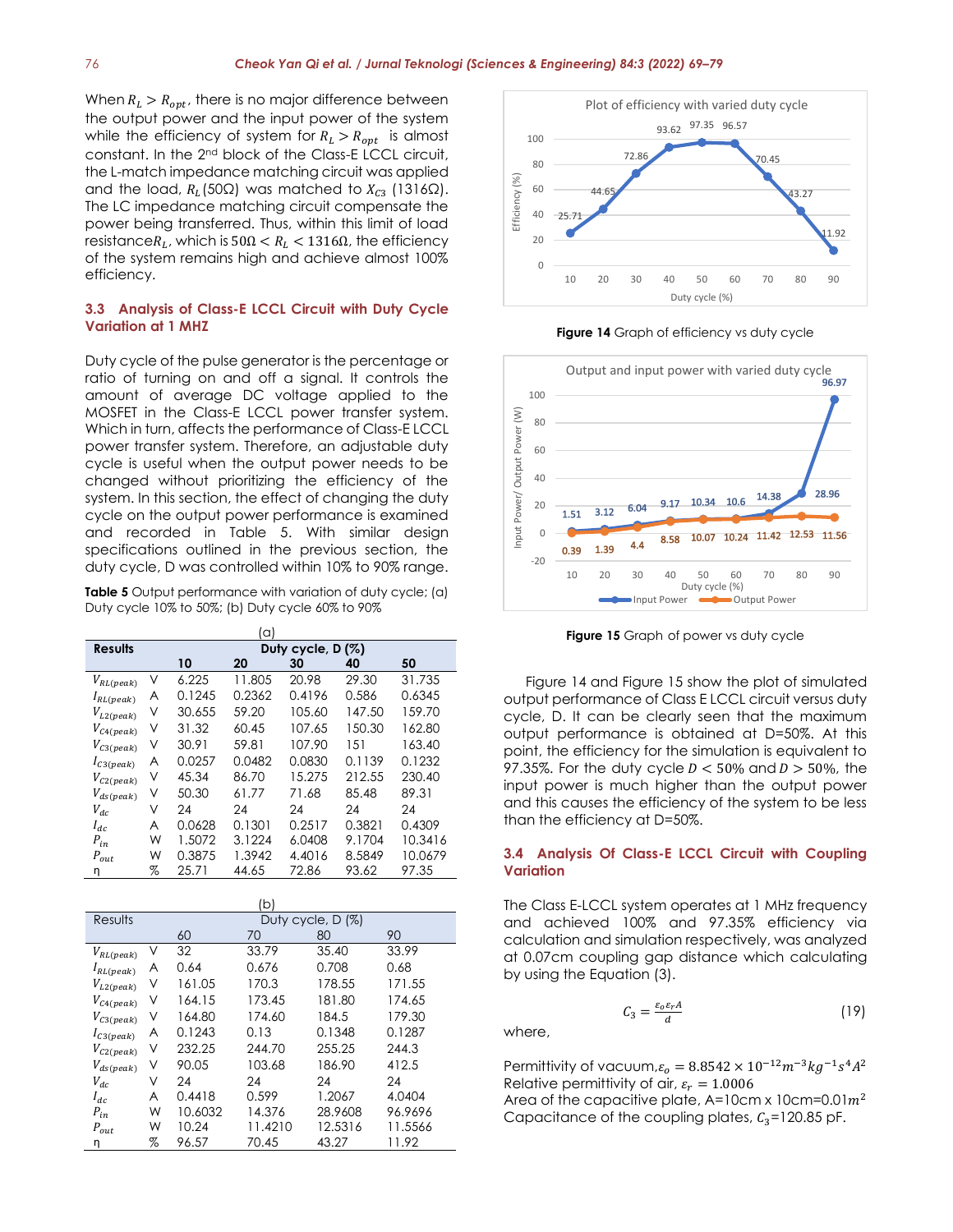Based on Equation (19), the separation distance between the capacitive plates influences the capacitance of both capacitive plates and thus affect the output performance of the Class-E LCCL power transfer system.

The original distance for the proposed CPT system is calculated by utilizing the Equation (19) and the information provided in Table 2. The original distance is calculated as below:

$$
d(original) = \frac{\varepsilon_o \varepsilon_r A}{C_3} = \frac{(8.8542 \times 10^{-12})(1.0006)(0.01)}{120.85p}
$$

$$
= 0.07cm
$$
 (20)

Hence, the coupling distance is varied from the 0.07cm (original distance) to 10cm to observe the output performance of the system. Table 6 shows the output performance of the proposed CPT system from gap variation of 1cm to 10cm. The output performance for separation distance of 0.07cm can be referred to Table 3.

**Table 6** Output performance with coupling variation; (a) 1cm to 4cm; (b)5cm to 7cm; (c) 8cm to 10cm

|                 |                                        |         | (a)          |            |          |  |
|-----------------|----------------------------------------|---------|--------------|------------|----------|--|
| <b>Results</b>  | Separation distance between capacitive |         |              |            |          |  |
|                 |                                        |         |              | plate (cm) |          |  |
|                 |                                        | 1       | $\mathbf{2}$ | 3          | 4        |  |
| $C_3$           | рF                                     | 8.8595  | 4.4298       | 2.9532     | 2.2149   |  |
| $C_{31}/C_{32}$ | рF                                     | 17.72   | 8.86         | 5.91       | 4.43     |  |
| $V_{RL (peak)}$ | ٧                                      | 64.40   | 33.225       | 17.985     | 12.075   |  |
| $I_{RL(peak)}$  | A                                      | 1.288   | 0.6645       | 0.3598     | 0.2415   |  |
| $V_{L2 (peak)}$ | ٧                                      | 319.50  | 167.2        | 90.5       | 60.75    |  |
| $V_{C4 (peak)}$ | ٧                                      | 325.75  | 170.45       | 92.3       | 61.95    |  |
| $V_{C3 (peak)}$ | V                                      | 4450    | 4651         | 3772       | 3378     |  |
| $I_{C3 (peak)}$ | A                                      | 0.2472  | 0.1296       | 0.0702     | 0.0472   |  |
| $V_{C2 (peak)}$ | ٧                                      | 4461    | 4653.5       | 3773       | 3378     |  |
| $V_{ds (peak)}$ | ٧                                      | 220.3   | 354.4        | 393.7      | 399.5    |  |
| $V_{dc}$        | ν                                      | 24      | 24           | 24         | 24       |  |
| $I_{dc}$        | A                                      | 3.8878  | 5.8368       | 5.1506     | 4.7916   |  |
| $P_{in}$        | W                                      | 93.3072 | 140.1264     | 123.6144   | 114.9984 |  |
| $P_{out}$       | W                                      | 41.4736 | 11.0390      | 3.2355     | 1.4581   |  |
| η               | %                                      | 44.45   | 7.88         | 2.62       | 1.27     |  |

(b)

| <b>Results</b>  | Separation distance between |                       |          |         |  |  |  |
|-----------------|-----------------------------|-----------------------|----------|---------|--|--|--|
|                 |                             | capacitive plate (cm) |          |         |  |  |  |
|                 |                             | 5                     | 6        |         |  |  |  |
| $\mathcal{C}_3$ | рF                          | 1.7719                | 1.4766   | 1.2656  |  |  |  |
| $C_{31}/C_{32}$ | pF                          | 3.54                  | 2.95     | 2.53    |  |  |  |
| $V_{RL (peak)}$ | V                           | 9.04                  | 7.22     | 6.01    |  |  |  |
| $I_{RL (peak)}$ | A                           | 0.1808                | 0.1444   | 0.1202  |  |  |  |
| $V_{L2 (peak)}$ | ٧                           | 45.48                 | 36.32    | 30.23   |  |  |  |
| $V_{C4 (peak)}$ | ν                           | 46.375                | 37.035   | 30.825  |  |  |  |
| $V_{C3 (peak)}$ | ٧                           | 3164                  | 3031     | 2942    |  |  |  |
| $I_{C3 (peak)}$ | A                           | 0.0353                | 0.0282   | 0.0235  |  |  |  |
| $V_{C2 (peak)}$ | ٧                           | 3164                  | 3031.5   | 2942    |  |  |  |
| $V_{ds (peak)}$ | ٧                           | 400.2                 | 399.8    | 399.3   |  |  |  |
| $V_{dc}$        | ν                           | 24                    | 24       | 24      |  |  |  |
| $I_{dc}$        | A                           | 4.5860                | 4.4553   | 4.3655  |  |  |  |
| ${\cal P}_{in}$ | W                           | 110.064               | 106.9272 | 104.772 |  |  |  |
| $P_{out}$       | W                           | 0.8172                | 0.5213   | 0.3612  |  |  |  |
| η               | %                           | 0.74                  | 0.49     | 0.34    |  |  |  |

|                 |                             | (C)      |                       |          |  |  |
|-----------------|-----------------------------|----------|-----------------------|----------|--|--|
| <b>Results</b>  | Separation distance between |          |                       |          |  |  |
|                 |                             |          | capacitive plate (cm) |          |  |  |
|                 |                             | 8        | 9                     | 10       |  |  |
| $C_3$           | рF                          | 1.1074   | 0.9844                | 0.8860   |  |  |
| $C_{31}/C_{32}$ | рF                          | 2.21     | 1.97                  | 1.77     |  |  |
| $V_{RL (peak)}$ | V                           | 5.13     | 4.4985                | 3.986    |  |  |
| $I_{RL}(peak)$  | A                           | 0.1027   | 0.09                  | 0.0797   |  |  |
| $V_{L2 (peak)}$ | ν                           | 25.82    | 22.63                 | 20.055   |  |  |
| $V_{C4 (peak)}$ | ν                           | 26.325   | 23.075                | 20.45    |  |  |
| $V_{C3 (peak)}$ | ν                           | 2876     | 2828                  | 2789     |  |  |
| $I_{C3 (peak)}$ | A                           | 0.0201   | 0.0176                | 0.0156   |  |  |
| $V_{C2 (peak)}$ | ν                           | 2876     | 2828                  | 2789     |  |  |
| $V_{ds (peak)}$ | ν                           | 398.7    | 398.1                 | 397.6    |  |  |
| $V_{dc}$        | ν                           | 24       | 24                    | 24       |  |  |
| $I_{dc}$        | A                           | 4.2996   | 4.2507                | 4.2108   |  |  |
| ${\cal P}_{in}$ | W                           | 103.1904 | 102.0168              | 101.0592 |  |  |
| $P_{out}$       | W                           | 0.2634   | 0.2024                | 0.1588   |  |  |
| n               | %                           | 0.26     | 0.20                  | 0.16     |  |  |



Figure 16 Graph of efficiency vs coupling distance variation



**Figure 17** Graph of power vs coupling distance variation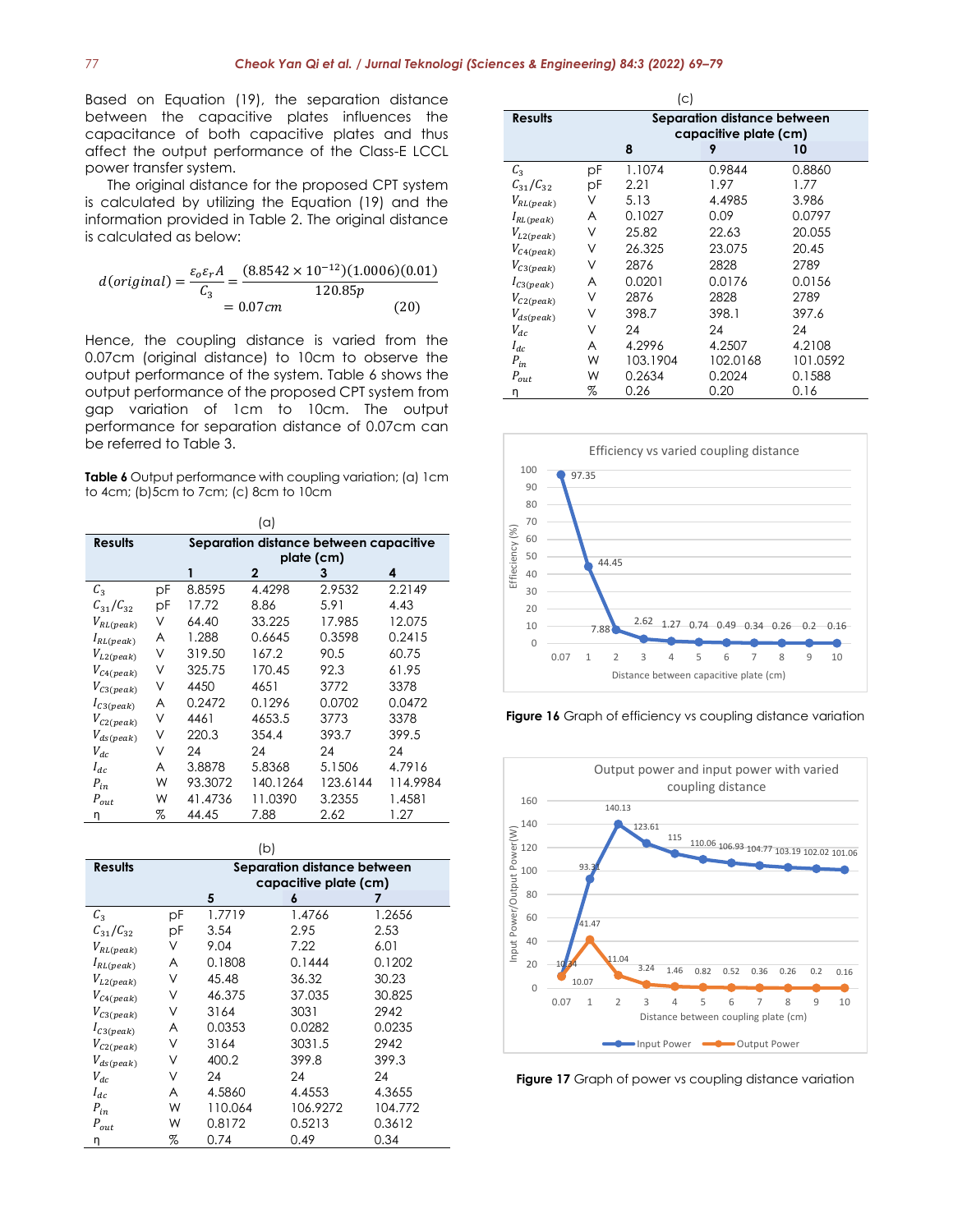Figure 16 shows the system efficiency while Figure 17 shows the related input and output power when the coupling plates distance were varied from 0.07 cm to 10 cm. The results show that increasing the distance between the coupling plates reduces the emission field energy while decreasing the value of capacitance of the coupling plates,  $c_3$ . Based on Equation (19), the capacitance of the coupling plates is inversely proportional to the separation distance between the plates, d. When the distance increase between plates, d, the capacitance of coupling plates,  $C_3$ , decreases which reduces the output current, and in turn reduces the output voltage. t can be observed there is extremely reduction in efficiency and slightly decrement in the power when the plated distance is varied from 0.07 cm to 3 cm.

# **4.0 CONCLUSION**

A CPT system with a Class-E LCCL inverter and L-match impedance matching network was successfully developed and presented. The system operates at 1 MHz frequency, gap distance of 0.07cm and 24 V power supply. The system achieved the ZVS condition which yields a high efficiency of 100% theoretically and 97.35% in the simulation. In this study, the efficiency and output power of the system was shown to be affected by load variation, duty cycle variation, and gap distance variation. For the load variation, the maximum power transfer was achieved at optimum load ( $R_1 = 50Ω$ ) and yields a high efficiency of 97.35%. For loads less than the optimum load ( $R_L < 50\Omega$ ), the efficiency of the system is lower than the efficiency of the optimum load. However, for loads higher than the optimum load ( $R_L > 50Ω$ ), the efficiency of the system is high which is above 96% due to the compensation of the L-match impedance matching circuit at receiver unit. In the duty cycle variation, it was shown that the maximum power transfer can be only achieved at 50% duty cycle. In the last experiment with the gap distance variation, it was found that when the distance between the coupling plates increases, the efficiency of the system decreases. This requires extra effort in designing a proper circuit to handle this issue. We include this as future work. In conclusion, in order to allow maximum power transfer from source to load, the designed CPT system must operate at optimum load, 50% of duty cycle and as smaller as coupling gap distance. Last but not least, the findings in this paper have shown the greater possibilities of the WPT technology. in the conclusion.

# **Acknowledgement**

This research was supported by the Universiti Teknikal Malaysia Melaka (UTeM) and Ministry of Science, Technology and Innovation for sponsoring this work under the Fundamental Research Grant Scheme [FRGS/1/2021/FKEKK/F00473]

#### **References**

- [1] C. H. Lee, G. Jung, K. Al Hosani, B. Song, D. K. Seo, and D. Cho. 2020. Wireless Power Transfer System for an Autonomous Electric Vehicle. *2020 IEEE Wireless Power Transfer Conference, WPTC 2020*. 467-470. Doi: 10.1109/WPTC48563.2020.9295631.
- [2] Z. Zhang, H. Pang, A. Georgiadis, and C. Cecati. 2019. Wireless Power Transfer - An Overview. *IEEE Trans. Ind. Electron.* 66(2): 1044-1058. Doi: 10.1109/TIE.2018.2835378.
- [3] J. Lopez-Lopez, C. Salto, P. Zumel, C. Fernandez, A. Rodriguez-Lorente, and E. Olias. 2018. High Efficiency Capacitive Power Transfer Converter. *Conf. Proc. - IEEE Appl. Power Electron. Conf. Expo. - APEC*. 2018: 3149-3153. Doi: 10.1109/APEC.2018.8341551.
- [4] F. C. Domingos, S. Vital, D. C. De Freitas, and P. Mousavi. 2018. Capacitive Power Transfer based on Compensation Circuit for Class E Resonant Full-Wave Rectifier. *2018 IEEE Wirel. Power Transf. Conf*. 1-4.
- [5] Y. Zhao, B. Mahoney, and J. R. Smith. 2016. Analysis of a Near Field Communication Wireless Power System. *2016 IEEE Wirel. Power Transf. Conf. WPTC 2016*. 2-5. Doi: 10.1109/WPT.2016.7498827.
- [6] I. Ramos, K. Afridi, J. A. Estrada, and Z. Popović. 2016. Nearfield Capacitive Wireless Power Transfer Array with External Field Cancellation. *2016 IEEE Wirel. Power Transf. Conf. WPTC 2016*. 4-7. Doi: 10.1109/WPT.2016.7498829.
- [7] C. Liu, Y. X. Guo, H. Sun, and S. Xiao. 2014. Design and Safety Considerations of an implantable Rectenna for Farfield Wireless Power Transfer. *IEEE Trans. Antennas Propag.* 62(11): 5798-5806. Doi: 10.1109/TAP.2014.2352363.
- [8] P. S. Yedavalli, T. Riihonen, X. Wang, and J. M. Rabaey. 2017 Far-Field RF Wireless Power Transfer with Blind Adaptive Beamforming for Internet of Things Devices. *IEEE Access*. 5: 1743-1752. Doi: 10.1109/ACCESS.2017.2666299.
- [9] Y. Yusop *et al.* 2016. A Study of Capacitive Power Transfer Using Class-E Resonant Inverter. *Asian J. Sci. Res.* 9(5): 258- 265. Doi: 10.3923/ajsr.2016.258.265.
- [10] V. T. Nguyen, S. D. Yu, S. W. Yim, and K. Park. 2017. Optimizing Compensation Topologies for Inductive Power Transfer at Different Mutual Inductances. *2017 IEEE PELS Work. Emerg. Technol. Wirel. Power Transf. WoW 2017*. 1: 153-156. Doi: 10.1109/WoW.2017.7959384.
- [11] Third International Conference on Properties and Applications of Dielectric Materials. 1992. *IEEE Transactions on Electrical Insulation*. 27(3). Doi: 10.1109/14.142698.
- [12] A. Aldaoud *et al.* 2018, Near-Field Wireless Power Transfer to Stent-Based Biomedical Implants. *IEEE Journal of Electromagnetics, RF and Microwaves in Medicine and Biology*. 2(3): 193-200. Doi: 10.1109/JERM.2018.2833386.
- [13] Z. Mustapa, S. Saat, and Y. Yusof. 2019. A New Design of Capacitive Power Transfer based on Hybrid Approach for Biomedical Implantable Device. 9(4): 2336-2345. Doi: 10.11591/ijece.v9i4.pp2336-2345.
- [14] B. Jalali and A. Mahjoubfar. 2015. Tailoring Wideband Signals with a Photonic Hardware Accelerator. *Proceedings of the IEEE*. 103(7): 1071-1086. Doi: 10.1109/JPROC.2015.2418538.
- [15] F. Lu, H. Zhang, H. Hofmann and C. Mi. 2016. A CLLC-Compensated High Power and Large Air-gap Capacitive Power Transfer System for Electric Vehicle Charging Applications. 2016 IEEE Applied Power Electronics Conference and Exposition (APEC). 1721-1725. Doi: 10.1109/APEC.2016.7468099.
- [16] B. Luo, T. Long, L. Guo, R. Dai, R. Mai, and Z. He. 2020. "and Design of Inductive and Capacitive Hybrid Wireless Power Transfer System for Railway Application. *IEEE Trans. Ind. Appl.* 56(3): 3034-3042. Doi: 10.1109/TIA.2020.2979110.
- [17] B. Regensburger, A. Kumar, S. Sinha, and K. Afridi. 2018. High-Performance 13.56-MHz Large Air-gap Capacitive Wireless Power Transfer System for Electric Vehicle Charging. *2018 IEEE 19th Work Control Model. Power Electron. COMPEL 2018*. 1-4. Doi: 10.1109/COMPEL.2018.8460153.